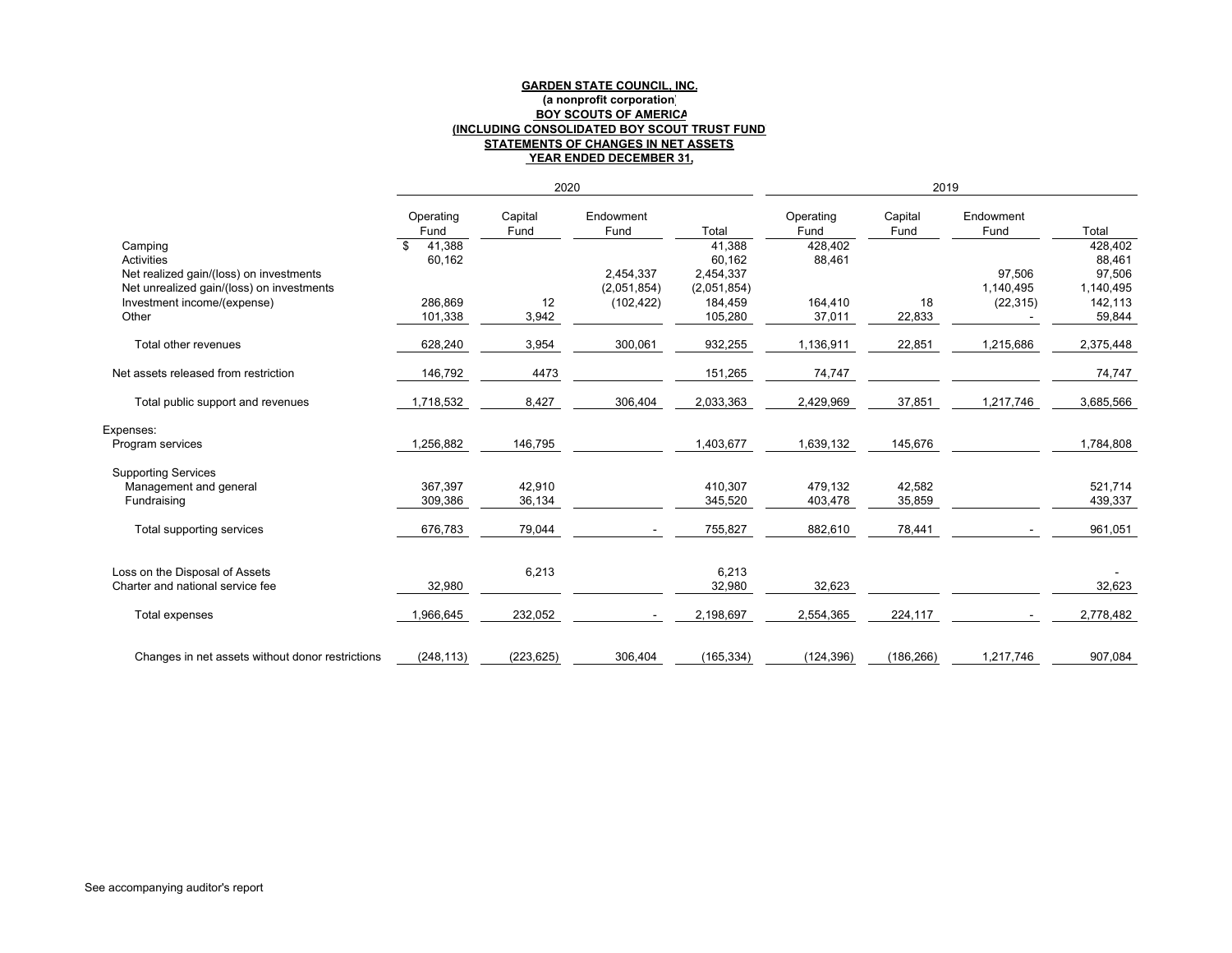**GARDEN STATE COUNCIL, INC.<br>| (a nonprofit corporation)<br>| BOY SCOUTS OF AMERICA<br>| INCLUDING CONSOLIDATED BOY SCOUT TRUST FUND)<br>| STATEMENTS OF CHANGES IN NET ASSETS (INCLUDING CONSOLIDATED BOY SCOUT TRUST FUND) STATEMENTS OF CHANGES IN NET ASSETS GARDEN STATE COUNCIL, INC. BOY SCOUTS OF AMERICA (a nonprofit corporation)**

|                                                                                                                                                                                                                              |                         |                      | <b>YEAR ENDED DECEMBER 31,</b> |                                    |                    |                     |                        |                        |
|------------------------------------------------------------------------------------------------------------------------------------------------------------------------------------------------------------------------------|-------------------------|----------------------|--------------------------------|------------------------------------|--------------------|---------------------|------------------------|------------------------|
|                                                                                                                                                                                                                              |                         | 2020                 |                                |                                    |                    | 2019                |                        |                        |
|                                                                                                                                                                                                                              | Operating<br>Fund       | Capital<br>Fund      | Endowment<br>Fund              | Total                              | Operating<br>Fund  | Capital<br>Fund     | Endowment<br>Fund      | Total                  |
| Changes in net assets with donor restrictions:<br>Less: Provision for Uncollectibles<br>Friends of Scouting - Gross<br>Public Support and Revenue:<br>Direct Contributions:                                                  | 7,605<br>↔              |                      |                                | 7,605                              | 1,000              |                     |                        | 1,000                  |
| Net Friends of Scouting                                                                                                                                                                                                      | 7,605                   |                      |                                | 7,605                              | 1,000              |                     |                        | 1,000                  |
| Contributions from individuals and organizations<br>Contributions from individuals and organizations:<br>Indirect Contributions United Way<br>Other Direct Contributions<br>Associated Organizations<br>Capital Contribution | 207                     | 24,506<br>150,000    | 11,821                         | 24,506<br>150,000<br>207<br>11,821 | 171,893<br>60,000  |                     |                        | 171,893<br>60,000      |
| Special Events                                                                                                                                                                                                               | 4,875                   |                      |                                | 4,875                              |                    |                     |                        |                        |
| Net unrealized gain/(loss) on investments<br>Investment Income/(expense)                                                                                                                                                     |                         |                      |                                |                                    | 12,209             |                     | 104,342                | 104,342<br>12,209      |
| Net Assets released from restrictions                                                                                                                                                                                        | (146, 792)              | (4, 473)             |                                | (151, 265)                         | (74, 372)          |                     |                        | (74, 372)              |
| Changes in net assets with donor restrictions:                                                                                                                                                                               | (134, 105)              | 170,033              | 11,821                         | 47,749                             | 170,730            |                     | 104,342                | 275,072                |
| Changes in total net assets                                                                                                                                                                                                  | (382,218)               | (53, 592)            | 318,225                        | (117, 585)                         | 46,334             | (186, 266)          | 1,322,088              | 1,182,156              |
| Total net assets beginning of the year                                                                                                                                                                                       | 884,651                 | 4,243,961            | 8,056,423                      | 13,185,035                         | 601,805            | 4,424,857           | 6,976,217              | 12,002,879             |
| Transfers                                                                                                                                                                                                                    | (204, 235)              | 232,465              | (28, 230)                      |                                    | 236,512            | 5,370               | (241, 882)             |                        |
| Total net assets, end of year                                                                                                                                                                                                | 298,198                 | 4,422,834            | 8,346,418                      | 13,067,450                         | 884,651            | 4,243,961           | 8,056,423              | 13,185,035             |
| Analysis of ending net assets:<br>Without Donor Restrictions<br>With Donor Restrictions                                                                                                                                      | $(44,864)$<br>$343,062$ | 4,199,976<br>222,858 | 5,280,214<br>3,066,204         | 9,435,326<br>3,632,124             | 407,484<br>477,167 | 4,191,136<br>52,825 | 5,002,040<br>3,054,383 | 9,600,660<br>3,584,375 |
| Total net assets, end of year                                                                                                                                                                                                | 298,198<br>↔            | 4,422,834            | 8,346,418                      | 13,067,450                         | 884,651            | 4,243,961           | 8,056,423              | 13, 185, 035           |

See accompanying auditor's report See accompanying auditor's report